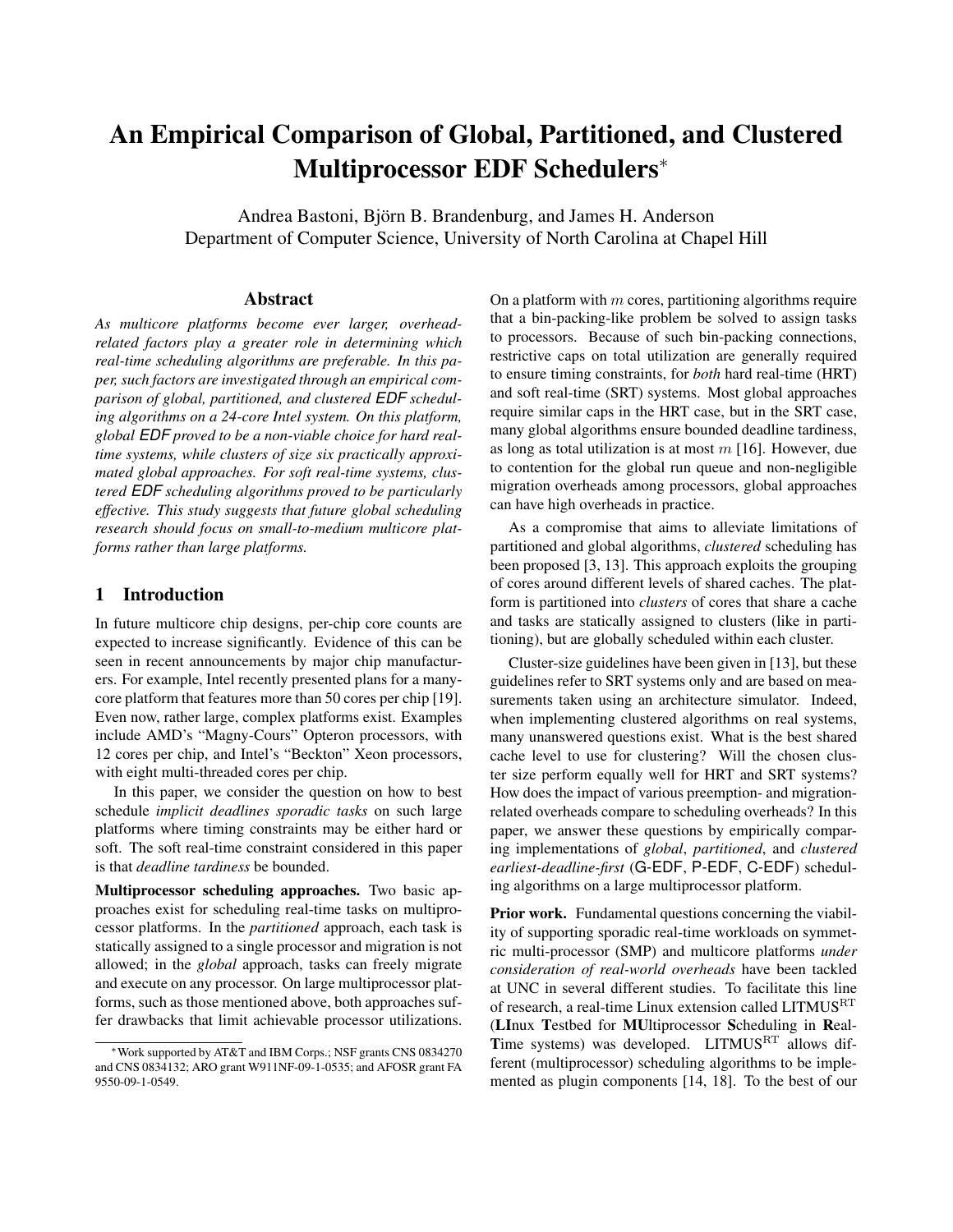knowledge,  $LITMUS<sup>RT</sup>$  is the only (published) real-time OS where both global and clustered real-time schedulers are supported.

In the first study [14], Calandrino *et al.* evaluated five well-known multiprocessor real-time scheduling algorithms on a four-processor (non-multicore) 32-bit 2.7 GHz Intel Xeon SMP platform. On this small SMP platform, with relatively large *private* L2 caches, each tested algorithm proved to be the preferred choice in some of the tested scenarios. In particular, global algorithms outperformed partitioned algorithms in supporting SRT workloads.

In a second study [11], Brandenburg *et al.* analyzed the *scalability* of several global, partitioned, and clustered algorithms including the EDF variants mentioned above. This evaluation was conducted on a much larger and slower multicore platform: a SUN Niagara with a small *single* shared L2 cache and 32 logical processors, each with an effective speed of 300 MHz. As before, each tested algorithm was found to perform better than the others for some subset of the considered scenarios. Particularly, it was observed that global algorithms are heavily affected by run-queue-related overheads. C-EDF exhibited schedulability in the HRT case that is intermediate between G-EDF and P-EDF. In the SRT case, C-EDF generally exhibited the best schedulability, as well as lower tardiness than G-EDF.

In a third study [9], Brandenburg and Anderson evaluated seven possible implementations of G-EDF in  $LITMUS<sup>RT</sup>$  on the above-mentioned Niagara platform. Tradeoffs involving implementation approaches were found to significantly impact schedulability.

The idea of a clustered approach to ameliorate limitations of partitioned and global approaches on large multiprocessor platforms was introduced by Calandrino *et al.* [13] and Baker and Baruah [3]. Notably, Calandrino *et al.* presented guidelines for defining clusters for SRT workloads. Empirical results were obtained by them using the SESC architecture simulator for a 64-core platform.

Shin *et al.* [25] presented a study concerning virtual clusters. Virtual clusters can share processors of the underlying platform, while physical clusters are completely independent. In this paper, we focus on physical clusters only.

Contributions. Questions regarding the implementation of clustered algorithms and the performance of such algorithms in comparison to global and partitioned algorithms have not been fully answered by previous studies. In [13], clustering is considered only in the context of SRT systems and the presented evaluation is based on an architecture simulator. In [11], due to architectural limitations, only one cluster size could be considered. If multiple levels of shared cache exist, it is not clear which level should be used for clustering. Additionally, preemption/migration costs are assumed in [11] based on a *fixed* per-job working set size. It is not clear whether similar conclusions would have been reached for other cost choices.

In this paper, we present an empirical comparison of G-EDF, P-EDF, and C-EDF where clustering issues, runtime overheads, and cache-related costs are explicitly considered. Overheads were measured on a large (by today's standards) 24-core Intel Xeon platform with a three-level cache hierarchy that enables the evaluation of *two* different cluster sizes (at the L2 and L3 cache levels). Scheduling algorithms are compared on the basis of real-time *schedulability*, assuming measured runtime overheads and cacheaccess costs. Furthermore, in contrast to previous studies, proposed real-time schedulability tests are compared to "brute-force" tests to assess their pessimism. Finally, this is the first in-depth study to use a new approach for addressing preemption/migration costs that allows a wide range of tradeoffs involving such costs to be considered.

Our major findings are as follows: (i) in the HRT case, G-EDF was never preferable on our platform, and P-EDF outperformed all other tested algorithms even assuming unrealistically high preemption costs; (ii) proposed HRT schedulability analysis for global and clustered approaches was significantly more pessimistic than corresponding "brute-force" tests, which in turn were inferior to P-EDF analysis; (iii) in the HRT case, "less global" approaches (P-EDF and C-EDF-L2, which clusters at the L2 level) were consistently better than "more global" approaches (G-EDF and C-EDF-L3, which clusters at the L3 level); (iv) bin-packing issues were mostly negligible for clusters of size six; (v)  $C$ -EDF (both L2 and L3 variants) proved to be particularly effective in the SRT case. Given these results, we believe that future global scheduling research should focus on devising better schedulability analysis for small-to-medium multicore platforms rather than large multicore platforms.

In the sections that follow, we provide needed background (Sec. 2), discuss methodology and architectural considerations related to overhead measurement (Sec. 3), present our schedulability experiments and our findings (Sec. 4), and conclude (Sec. 5).

# 2 Background

We focus herein on the scheduling of a system of *sporadic tasks*,  $T_1, \ldots, T_n$ , on m identical processors  $P_1, \ldots, P_m$ . Each task  $T_i$  is specified by its *worst-case execution time*  $e_i$ and its *period*  $p_i$ . The  $j^{th}$  job of task  $T_i$  is denoted  $T_i^j$ . Such a job  $T_i^j$  becomes available for execution at its *release time*  $r_i^j$  and should complete by its *deadline*  $r_i^j + p_i$ ; otherwise it is *tardy*. The spacing between  $r_i^j$  and  $r_i^{j+1}$  must satisfy  $r_i^{j+1} \ge r_i^j + p_i$ . A tardy job  $T_i^j$  does not alter  $r_i^{j+1}$ , but  $T_i^{j+1}$  cannot execute until  $T_i^j$  completes. Task  $T_i$ 's *utilization*,  $e_i/p_i$ , reflects the processor share it requires; the sum  $\sum_{i=1}^{n} e_i/p_i$  denotes the total utilization of the system  $\sum_{i=1}^{n} e_i/p_i$  denotes the *total utilization* of the system.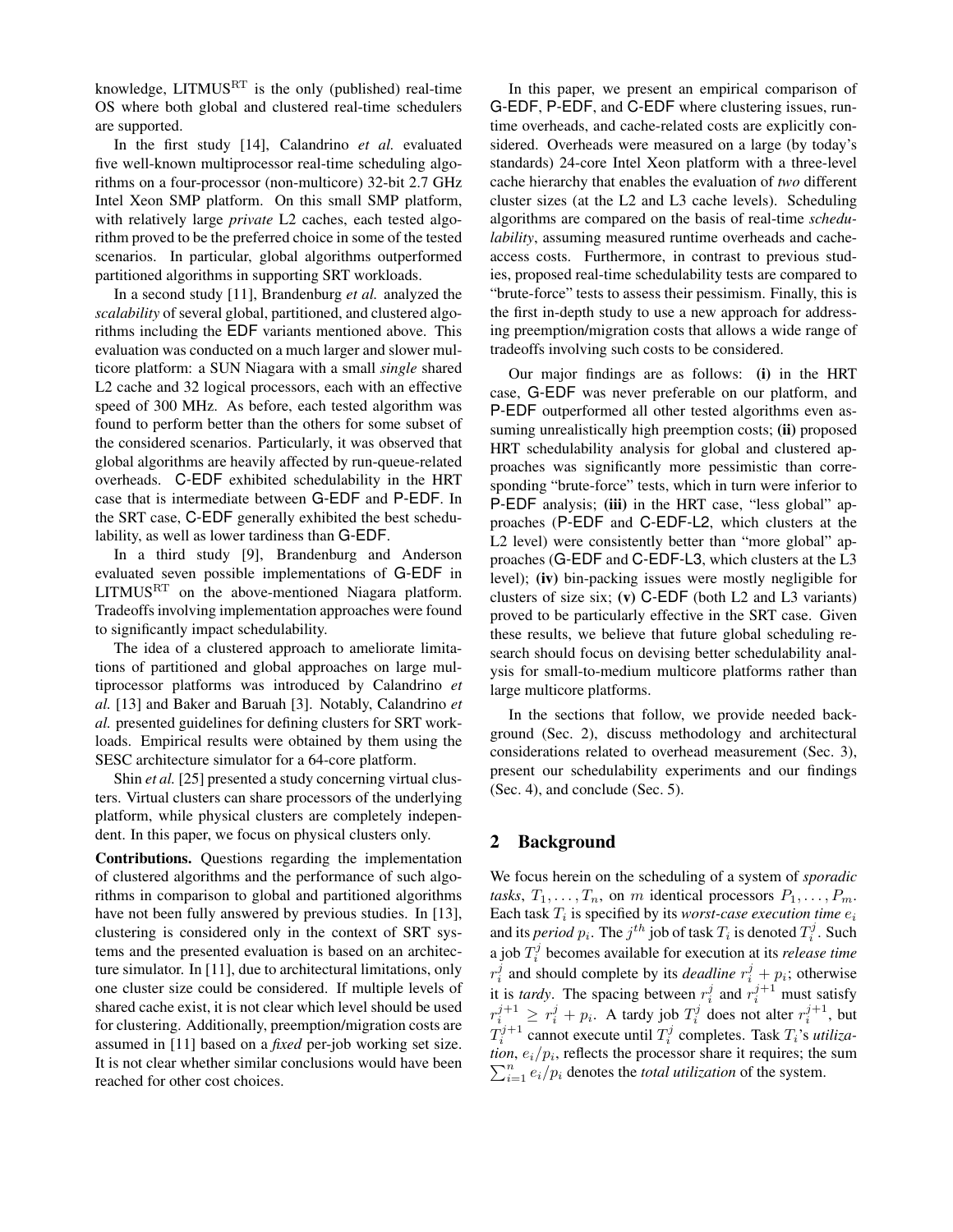Scheduling. A HRT system is considered to be *schedulable* iff it can be shown that no job deadline is ever missed. A SRT system is considered (in this paper) to be *schedulable* iff it can be shown that deadline tardiness is bounded. Methodologies for checking schedulability necessarily depend on the evaluated scheduling algorithm and overheads that arise in practice, such as context-switching times, cache-related delays, *etc.* Such overheads are typically accounted for by inflating per-job execution costs.

We investigate G-EDF, P-EDF, and C-EDF as representatives of different multiprocessor approaches in the class of preemptive, priority-driven, work-conserving realtime scheduling algorithms.<sup>1</sup> In EDF scheduling algorithms, jobs are scheduled in order of increasing deadlines, with ties broken arbitrarily. In C-EDF, tasks are statically assigned to fixed-sized clusters and globally scheduled within each cluster. P-EDF and G-EDF can be seen as special cases of C-EDF: in P-EDF, each cluster consists of only one core, while in G-EDF, all cores form one cluster. If  $m > 1$ , deadline misses can occur under each EDF variant in feasible systems (*i.e.*, systems with total utilization at most the number of processors). Therefore, restrictive caps on total utilization are required under each considered scheduling approach to ensure timing constraints in the HRT case. In contrast, G-EDF ensures bounded tardiness in the SRT case as long as the system is not overutilized [15]. C-EDF was proposed as a compromise between these two approaches for large multicore platforms where a hierarchy of cache memories is employed. On such platforms, caches are organized in levels where the fastest (and usually smallest) caches are denoted as *level-1* (L1) caches, with deeper caches (L2, L3, *etc.*) being successively larger and slower. Generally, L1 caches are private percore caches, while L2 and L3 caches are shared among a progressively larger number of cores. In C-EDF, all cores that share a specific cache level (L2 or L3) are defined to be a cluster; tasks are allowed to migrate within a cluster, but not across clusters. Clustering lowers migration costs and lessens run-queue contention in comparison to G-EDF, and eases bin-packing problems associated with P-EDF. In particular, bin packing becomes easier because clustering results in fewer, larger bins. Under C-EDF, deadline tardiness is bounded if the total utilization of the tasks assigned to each cluster is at most the number of cores per cluster. We use the notation C-EDF-L2 (C-EDF-L3) when we wish to specifically indicate that each cluster is defined to include all cores that share an L2 (L3) cache.

LITMUS<sup>RT</sup>. As mentioned in Sec. 1, LITMUS<sup>RT</sup> is a real-time extension of the Linux kernel. The version of LITMUSRT used in this study was obtained by rebasing to the Linux 2.6.32 kernel (from 2.6.24) and porting to the



Figure 1: Example G-EDF schedule with overheads for three jobs  $(T_1^x, T_2^y, T_3^z)$ , where  $(e_i, p_i)_i = (2.5, 8)_1, (6, 11)_2$ , and  $(6.5, 12)_3$ , on two processors  $(P_1, P_2)$ . Large up-arrows denote interrupts, small up-arrows denote job releases, down-arrows denote job deadlines, T-shaped arrows denote job completions, and wedged boxes denote overheads (which are magnified for clarity). Job releases occur at  $r_3^z = 1.5, r_2^y = 3.9$ , and  $r_1^x = 6.5$ .

 $x86.64$  architecture. In LITMUS<sup>RT</sup>, scheduling policies are implemented as *plugins* that can be activated at runtime (see [11] for an in-depth description). LITMUS<sup>RT</sup> supports both event- and quantum-driven scheduling, but in this study, we only consider event-driven scheduling.

From the previous version of LITMUS<sup>RT</sup>, the C-EDF plugin has undergone several modifications to better support runtime clustering around specific cache levels. In the current version, C-EDF can automatically detect the cache hierarchy of the majority of recent CPU models and can automatically identify which cores share a specific cache level. Identifying this topology is non-trivial in Linux as the assignment of cpu-id numbers does not necessarily reflect the system's cache layout. The current C-EDF implementation supports runtime cluster-size changes (when no real-time workload is present).

In the comparison of G-EDF implementations given in [9], the best performing implementation — which makes use of coarse-grained locking to synchronize ready-queue accesses — used dedicated interrupt handling (*i.e.*, a single core is exclusively reserved for interrupt processing). In the present study, dedicated interrupt handling was not used. This choice was made to allow a better comparison between G-EDF and C-EDF. Dedicated interrupt handling prevents the scheduling of real-time jobs on the CPU that manages interrupts, and this imposes unacceptable limitations on small clusters.

Overheads. In LITMUS<sup>RT</sup>, tasks are delayed by six major sources of overhead, four of which are illustrated in Fig. 1. When a job is released, *release overhead* is incurred, which is the time needed to service the interrupt routine that is responsible for releasing jobs at the correct times. Whenever a scheduling decision is made, *scheduling overhead* is incurred while selecting the next process to execute and requeuing the previously-scheduled process. Switching the execution stack and processor registers causes a *contextswitch overhead*. These overhead sources occur in sequence

<sup>1&</sup>quot;Work-conserving" is interpreted with regard to a cluster (resp., partition) under C-EDF (resp., P-EDF).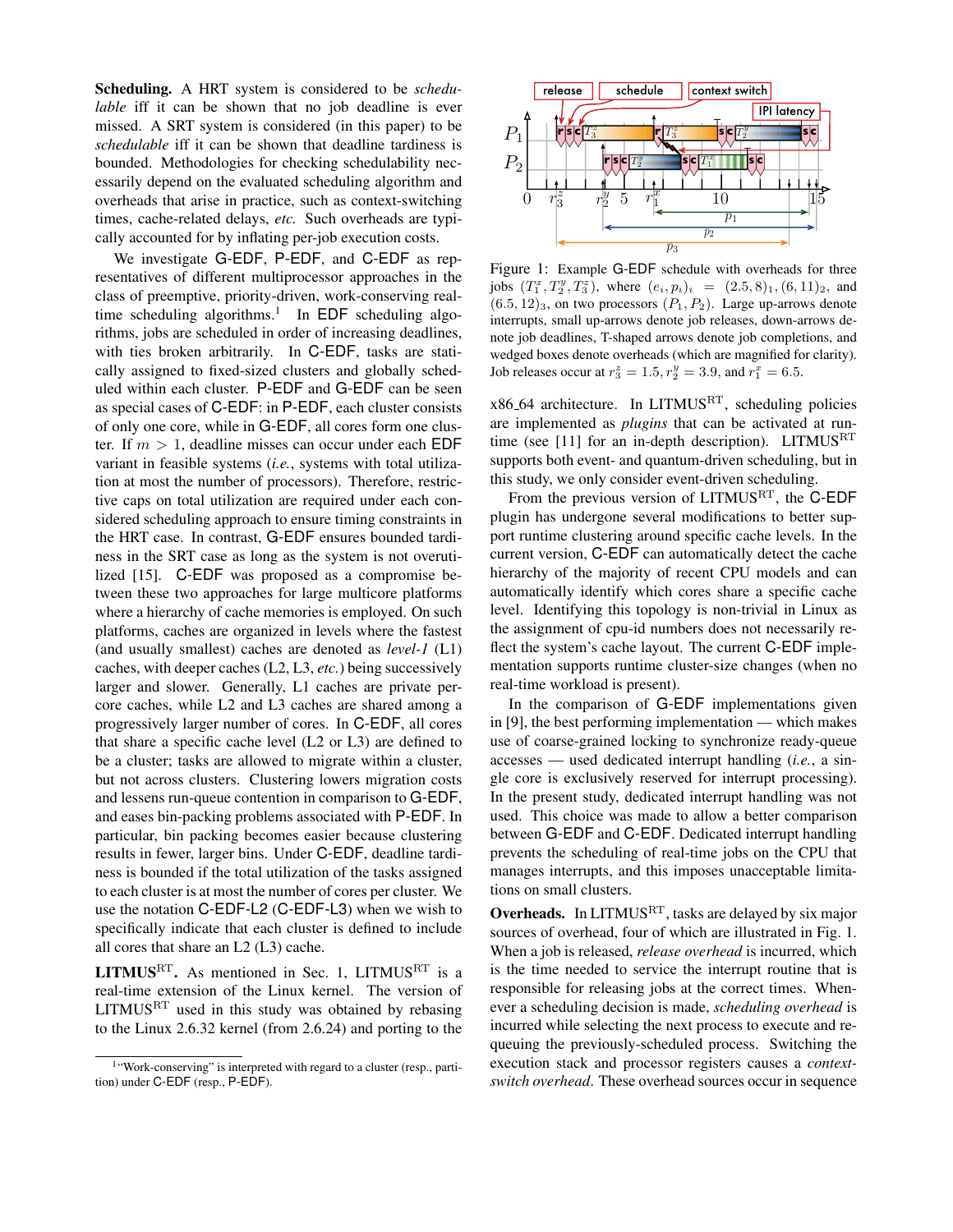in Fig. 1, on processor  $P_1$  at time 1.5 when  $T_3^z$  is released, and again on processor  $P_2$  at time 3.9 when  $T_2^y$  is released. *Inter-processor interrupt (IPI) latency* is a source of overhead that occurs when a job is released on a processor that differs from the one that will schedule it. This situation is depicted in Fig. 1, where at time 6.5,  $T_1^x$  is released on  $P_1$ , which triggers a preemption on P<sup>2</sup> by sending an IPI. *Tick overhead* (the time needed to manage the interrupt timer) occurs to a very limited extent under event-driven scheduling and is therefore not shown in Fig. 1. On real systems, *preemption* and *migration overhead* (or delay) account for any costs due to a loss of cache affinity. Preemption (resp., migration) overhead is incurred when a preempted job later resumes execution on the same (resp., different) processor. These overheads are analyzed in more depth below.

## 3 Overhead Measurements

In Sec. 4, we report on schedulability experiments that were conducted with real overheads considered. In this section, we describe how such overheads were determined.

Runtime overheads and cache-related preemption and migration delays can be accounted for in scheduling analysis by inflating per-task execution costs. For the algorithms of interest in this paper, overheads that occur before or after a job is scheduled can be accounted for by extending the job's execution: a job incurs two scheduling and context-switching overheads [21] and one preemption/migration overhead.<sup>2</sup> Similar accounting can be done for IPI latencies and a job's own release overhead. An indepth discussion of these techniques is presented in [15]. Accounting for release overheads due to *other* jobs is more problematic as their occurrence is interrupt-based. A detailed discussion of this topic can be found in [12].

We measured runtime overheads and preemption/migration delays in LITMUS<sup>RT</sup> on an Intel Xeon L7455 system. The L7455 is a 24-core 64-bit uniform memory access (UMA) machine with four physical sockets. Each socket contains six cores running at 2.13 GHz. All cores in a socket share a unified 12-way set associative 12 MB L3 cache, while groups of two cores share a unified 12-way set associative 3 MB L2 cache. Each core also includes an 8-way set associative 32 KB L1 data cache and an identical L1 instruction cache. The three-level cache hierarchy of our machine allowed us to set two cluster sizes for C-EDF. In the first configuration, C-EDF-L2, cores are grouped around L2 caches and the platform is partitioned into 12 clusters of two cores each. The second configuration, C-EDF-L3, groups cores around L3 caches, partitioning the platform into four six-core clusters.

#### 3.1 Kernel Overheads

Measuring kernel overheads is not as straightforward as it may seem. The Linux kernel contains several sources of unpredictability (such as interrupt handling and priority inversion) and our hardware platform (as the vast majority of platforms on which Linux runs) lacks the determinism expected in HRT environments. Nonetheless, it has been claimed that Linux can handle a large and important subset of real-time applications  $[22]$  and LITMUS<sup>RT</sup> objectives are in accordance with this claim. Despite advances made in recent years to bound migration delays and analyze interferences due to shared hardware resources [24, 27], it is currently very difficult to determine *verifiable* worst-case overhead bounds. In fact, on multicore platform with a complex hierarchy of shared caches, current timing analysis tools are not yet able to analyze complex interactions between tasks that arise due to atomic operations, bus locking, and bus and cache contention [26]. Thus, kernel overheads must be determined experimentally, through a repeated measurement process. We used Feather-Trace [10], a light-weight cyclecounter-based tracing tool to obtain such overheads, following the same methodology previously described in [9, 11]. A small number of samples collected in the measurement process may be "outliers," due to the lack of determinism noted above. To account for this, before computing maxima and averages, we applied a 1.5 interquartile range (IQR) outliers removal technique. $3$ 

For each algorithm, runtime overheads were obtained by measuring the system's behavior for periodic task sets. As G-EDF and P-EDF are a special case of C-EDF, task sets were defined *per-cluster*, using a single cluster of size 24 for G-EDF, 24 clusters of size one for P-EDF, and so on. Percluster task-set sizes were defined to range over [10, 350] for G-EDF (task-set sizes are equal to the total number of tasks in this case), over [1, 15] for P-EDF, over [3, 50] for C-EDF-L3, and over [1, 20] for C-EDF-L2. The granularity of each range is defined by steps that were sized variably to achieve higher resolution when the total number of tasks is at most 60 (the majority for task sets for the distributions presented in Sec. 4 have sizes in the range [1,60]).

For each task-set size, we measured 10 task sets generated randomly (with uniform light utilizations and moderate periods<sup>4</sup>; see Sec. 4), for a total of 550 task sets. Each task set was traced for 60 seconds. In total, more than 35 GB of trace data and 500 million individual overhead measurements where obtained during more than 20 hours of tracing. After removing outliers as discussed above, we computed average- and worst-case overheads for each plugin as a function of task-set size, which resulted in 12 graphs.

<sup>&</sup>lt;sup>2</sup>Any lack of cache-affinity in a newly-released job  $J_i$  is already accounted for in  $e_i$ . Therefore, only the preempted job (if any) must be considered.

<sup>&</sup>lt;sup>3</sup>According to this technique, an outlier is a sample that falls more than 1.5 IQR below the first quartile or above the third quartile. NIST [23] suggests the use of IQR as a standard technique for removing outliers.

<sup>&</sup>lt;sup>4</sup>We further verified that overheads measured using task sets generated with uniform medium utilizations yielded similar results.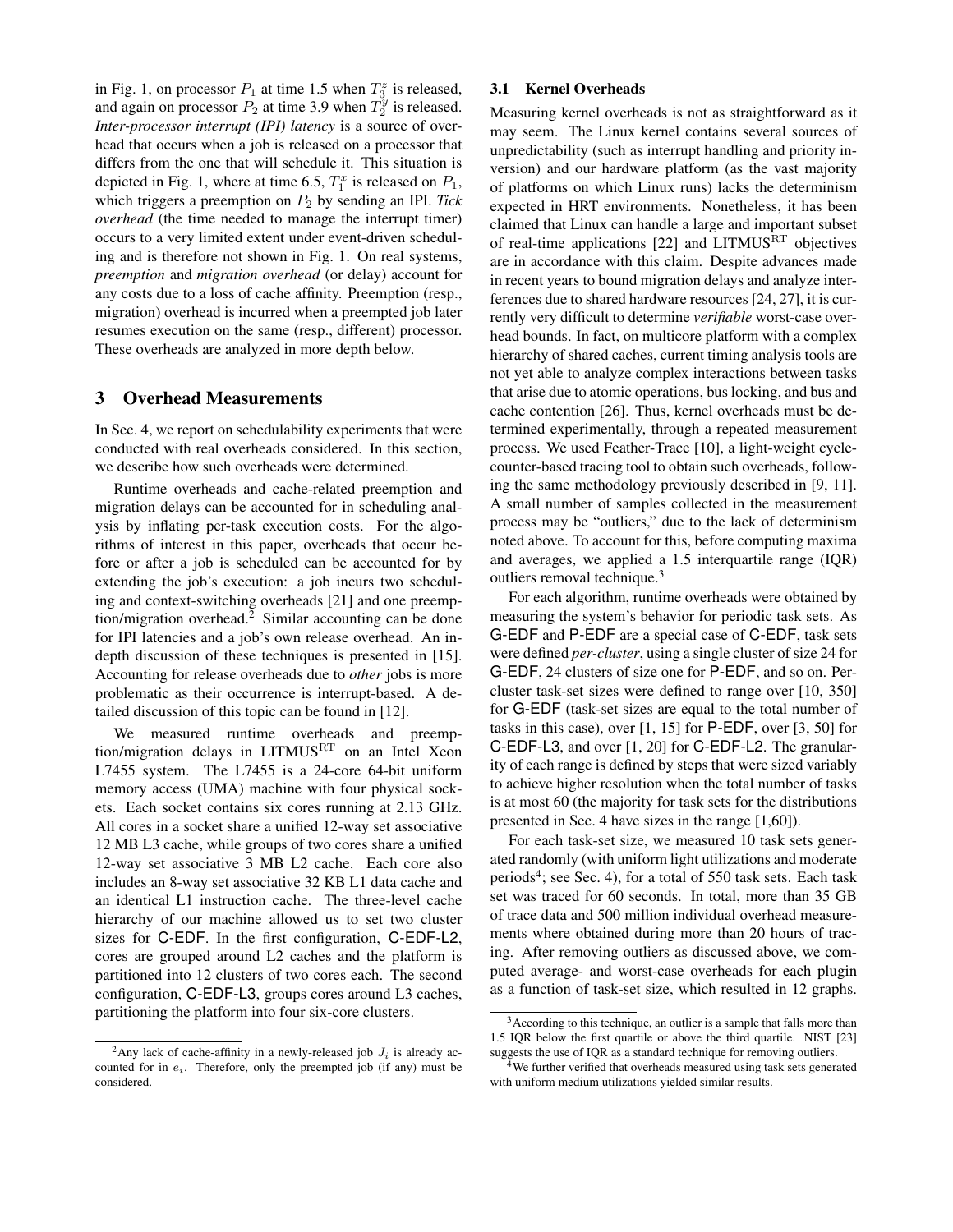Due to space constraints, we only discuss here the two representative graphs shown in Fig. 2 (a complete set of graphs for all measured kernel overheads can be found in [5]). Inset (a) of the figure shows worst-case scheduling overheads (measured in  $\mu s$ ) as a function of the total number of tasks. The most notable trend here is the high scheduling overhead (up to 200  $\mu s$ ) incurred by G-EDF compared to the overhead experienced by C-EDF and P-EDF (less than 30  $\mu s$ ). Scheduling overhead for G-EDF sharply increases with the number of tasks, as the contention and the length of the global run queue increases. Such overhead is likely due to the cost of frequent cache line migrations ("cache-line bouncing") and heavy contention for the global run-queue lock among all cores. Interestingly, scheduling overhead for the C-EDF variants and P-EDF are similar.

Fig. 2 (b) shows worst-case release overheads as a function of the total number of tasks. As before, G-EDF overhead is remarkably higher than those of the other plugins. Again, this is mostly due to cache-line-bouncing effects and to the higher contention for the global run queue. Interestingly, P-EDF overhead is markedly lower than C-EDF overhead and C-EDF-L3 overhead is more dependent on the number of tasks.

We used monotonic piecewise linear interpolation to derive upper bounds for each plugin and for each overhead as a function of the task set size. These upper bounds were used in the schedulability experiments described in Sec. 4. For the few overheads where the measurements did not reveal a conclusive trend, we assumed a constant value equal to the maximum observed value.

#### 3.2 Cache-Related Delays

When a job resumes execution after a preemption or a migration, it is likely to suffer additional cache misses (and thus extra delays) due to the perturbation of caches while the job was not scheduled [20]. In such a situation, we say that the job has lost *cache affinity*. Cache-related delays clearly depend on task working set sizes (WSSs) and possibly on the scheduling algorithm and on the task set size (TSS), but their measurement is a difficult problem [11].

In a recent paper [6], we conducted a detailed investigation of cache-related preemption and migration delays (CPMD) and proposed two methods for their empirical measurement. The *schedule-sensitive* method aims to detect dependencies of CPMD on the scheduling policy and on TSS. In this method, delays are recorded on-line by executing (under the desired scheduling policy) test cases with a wide range of TSSs and WSSs. The main drawback of this method is that it is not possible to control *when* a preemption or a migration will happen, and therefore many of the recorded delays are discarded as invalid (*e.g.*, a job may not be preempted at all, or may be preempted prematurely, thus preventing a complete and valid measurement to be taken). The *synthetic* method overcomes this problem by



Figure 2: Sample worst-case overhead measurements. The graphs show worst-case measured overheads (in  $\mu s$ ) as function of task set size. (a) Scheduling overhead. (b) Release overhead.

achieving finer control over the measurement process by artificially triggering preemptions and migrations of a single task. Under this method, a fixed-priority scheduling policy (such as POSIX SCHED\_FIFO) is employed and a single highest-priority task repeatedly accesses working sets of different sizes. In the synthetic method, preemptions and various types of migrations are explicitly controlled and a high number of CPMD measurements of each kind are collected. As this method does not depend on the scheduling policy employed, it cannot detect dependencies on TSS.

In [6], we measured CPMDs using both methods for many combinations of TSSs and WSSs, for different read/write ratios, and in two system configurations (with or without a background workload consisting of low-priority cache-polluter jobs). The platform used in that study is *the same* Intel Xeon platform used in this paper. Our experiments showed that CPMD depends on preemption length, but *does not depend on task set size*. Our findings also showed that on our platform, CPMD in a system under load is only predictable for WSSs that *do not thrash the L2 cache*. Furthermore, preemption and migration delays *do not differ significantly* for a system under load. These two trends can be clearly seen in Fig. 3, which reports CP-MDs obtained with the synthetic method in a system with a background cache-polluting workload. The figure shows average CPMD as a function of WSS, assuming a read/write ratio of 75/25. CPMD values are shown (in a bar chart) for preemptions and the different kinds of migrations that can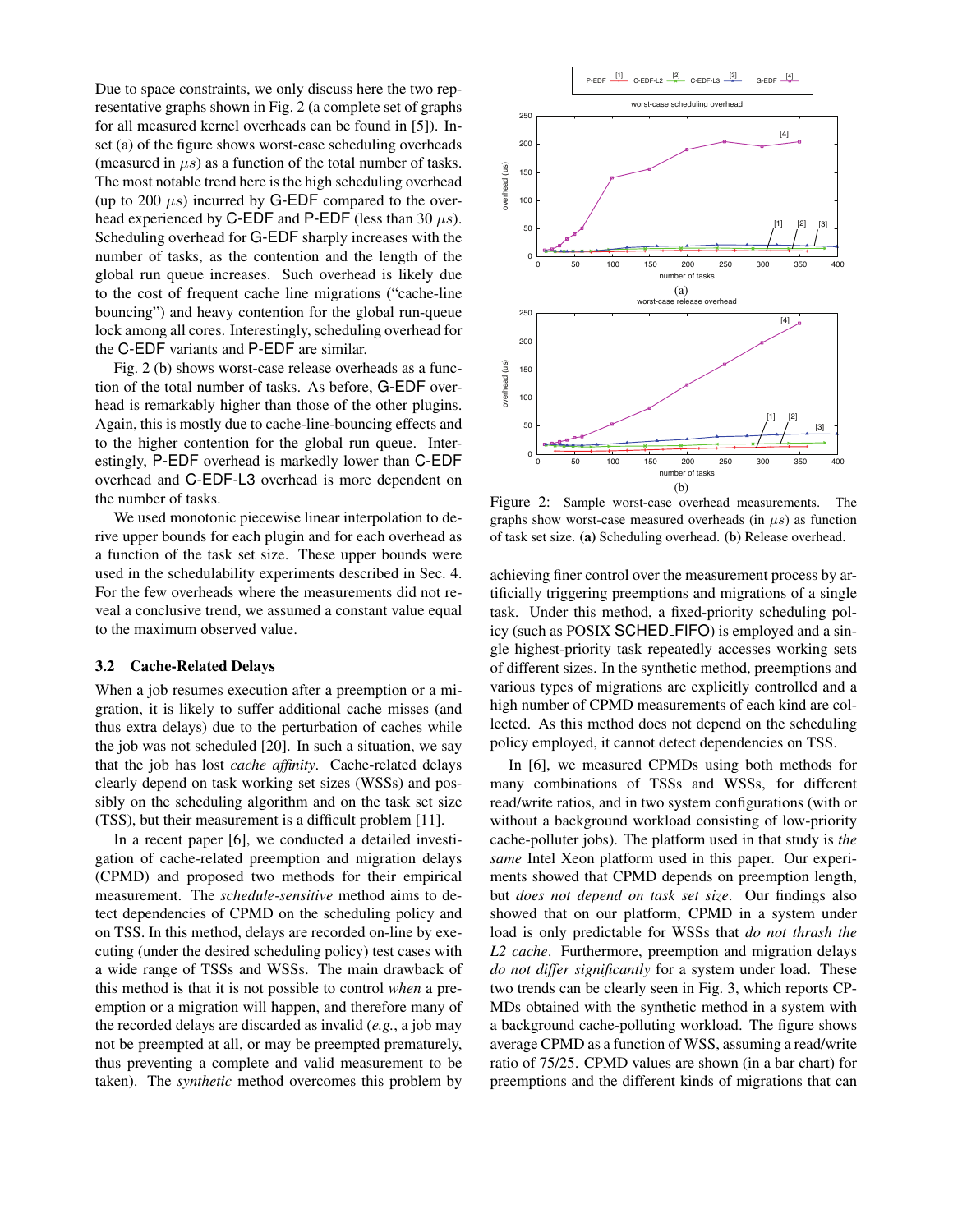

Figure 3: CPMD delays obtained with the synthetic method in a system with high cache contention. The graphs show average CPMD (in  $\mu$ s) for preemptions and different types of migrations as a function of WSS (in KB). The error bars indicate one standard deviation.

take place on our platform: migrations through L2 cache, through L3 cache, and through main memory. As can be seen in Fig. 3, when the WSS approaches the size of the L2 cache (3072 KB), the standard deviation, depicted as error bars in the figure, becomes very large (note that the scale is logarithmic) and therefore overhead measurements are very imprecise. Furthermore, Fig. 3 shows that there is no substantial difference between preemption and migration costs in a system under load.

# 4 Schedulability Experiments

We compared G-EDF, P-EDF, C-EDF-L2, and C-EDF-L3 on the basis of schedulability, which was assessed by generating task sets at random using distributions similar to those proposed by Baker [2]. An algorithm's *schedulability* (HRT or SRT) is defined as the fraction of generated task sets that are schedulable (HRT or SRT) under it. Similarly to [9, 11, 14], we used three period and six utilization distributions. Task utilizations were generated using three uniform and three bimodal distributions. The ranges for the uniform distributions were [0.001, 0.1] (*light*), [0.1, 0.4] (*medium*), and [0.5, 0.9] (*heavy*). For the three bimodal distributions, utilizations uniformly ranged over either [0.001, 0.5) or [0.5, 0.9] with respective probabilities of 8/9 and 1/9 (*light*), 6/9 and 3/9 (*medium*), and 4/9 and 5/9 (*heavy*). Task periods were generated similarly, using three uniform distributions with ranges [3ms, 33ms] (*short*), [10ms, 100ms] (*moderate*), and [50ms, 250ms] (*long*). All periods were chosen to be integral.

Tasks were created by choosing utilizations and periods from their respective distributions and computing execution costs. Each task set was generated by creating tasks until the total utilization exceeded a specified cap (varied between 1 and 24) and by then discarding the last-added task, to allow for some slack for overheads.

#### 4.1 Performance Metric

Prior to testing schedulability, task parameters were inflated to account for the overheads described in Sec. 3. Maximum overheads were used in the HRT case, while average overheads were used in the SRT case. As noted in [9, 11, 14], kernel overheads should be accounted for after a task set has been generated, as such overheads are mostly TSSdependent. In contrast, CPMDs are independent of TSS, but correctly devising a bound for these overheads requires knowledge of task's WSS [6]. Anticipating realistic WSS distributions is a non-trivial problem, and therefore, previous studies [9, 11, 14] focused on *selected* WSSs. In contrast, instead of assuming specific WSSs and deriving corresponding cache-related delays, in this study we account for such delays by adopting a *WSS-agnostic approach* [6]. In this approach, CPMD is an additional parameter of the task generation procedure and schedulability becomes a function of two variables: the cap  $U$  on total utilization and the CPMD D. Schedulability can therefore be studied assuming a broad range of values for  $D$  (and thus WSS).

While the WSS-agnostic method is appealing for its avoidance of a specific WSS bias, presenting schedulability results for this approach poses some practical problems. In particular, displaying results for the two-variable  $(U \text{ and } D)$ schedulability function requires 3D graphs. As such plots need to display at least four curves (one for each tested algorithm), the resulting graphs may be very difficult to interpret. To overcome this limitation, we proposed a new aggregate performance metric [6].

Weighted schedulability [6]. Let  $S(U, D) \in [0, 1]$  denote an algorithm's schedulability for a given  $U$  and  $D$ , and let Q denote a set of evenly-spaced utilization caps (*e.g.*, in our setup,  $Q = \{1.0, 1.25, 1.50, \ldots, 24\}$ . Then *weighted schedulability*  $W(D)$  is defined as

$$
W(D) = \frac{\sum_{U \in Q} U \cdot S(U, D)}{\sum_{U \in Q} U}.
$$

Weighting individual schedulability results by  $U$  reflects the intuition that high-utilization task systems have higher "value" since they are more difficult to schedule. This metric reduces schedulability results to a 2D (and thus easier to interpret) plot without fixing a particular WSS or a specific utilization cap. Furthermore, it exposes *ranges* of CPMD where a particular scheduler is competitive.  $W(D)$  can reveal interesting tradeoffs that cannot be easily inferred from fixed-CPMD schedulability. This is illustrated in the following example.

Fig. 4 shows a comparison between fixed-CPMD schedulability results and  $W(D)$  results. Both insets refer to SRT schedulability and were obtained for the shortperiod/heavy-utilization case.<sup>5</sup> Fig.  $4(a)$  indicates the fraction of generated task sets each algorithm successfully

<sup>5</sup>This case is interesting since video playback and interactive games of-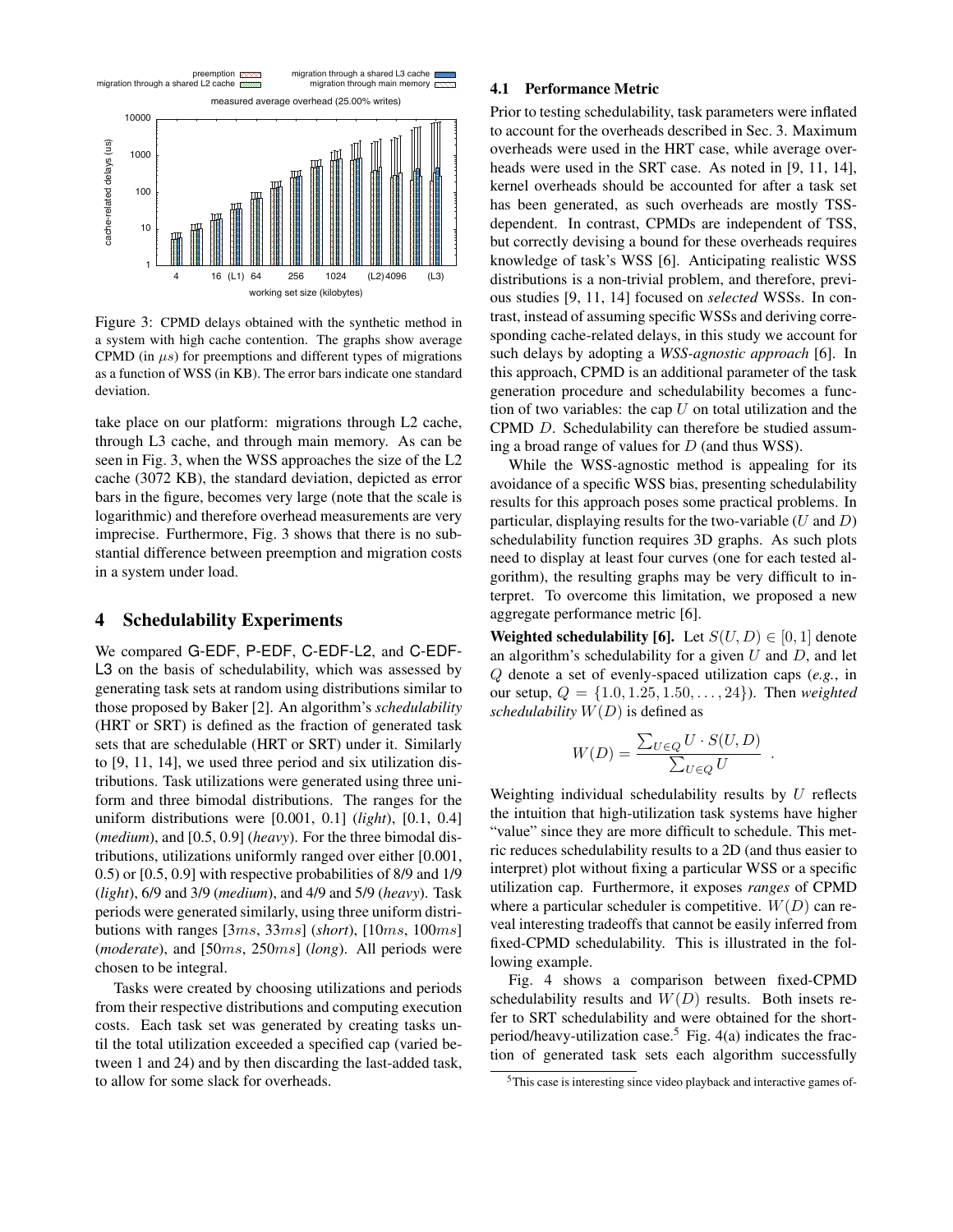

Figure 4: Comparison of fixed-CPMD and  $W(D)$  schedulability. The graphs show SRT schedulability for the uniform heavy utilization distribution with short periods. (a) Schedulability as function of U for CPMD =  $500\mu s$ . (b)  $W(D)$  schedulability as function of CPMD. Note the different X-axis in each inset.

scheduled, as a function of total utilization and assuming a fixed D of  $500\mu s$ . As can be observed in Fig. 3, this cache-related delay is the average delay experienced by tasks with a WSS of 512 KB on our platform for both preemptions and migrations when the system is under load. As can be seen, C-EDF-L3 is the best performing algorithm. C-EDF-L2 and P-EDF exhibit similar, but worse, performance. These trends arise if  $D = 500 \mu s$  for both preemption and migration costs, but if preemptions were considerably cheaper than migrations, would P-EDF perform better than C-EDF-L3? Fig. 4 (a) does not give any insight as to how to answer this question.

In contrast, the  $W(D)$  graph in Fig. 4 (b) provides an immediate answer. Inset (a) collapses to four distinct points (one for each algorithm) at  $D = 500$  in inset (b). Inset (b) indicates weighted schedulability as a function of CPMD D. In this plot, the curve for C-EDF-L3 reveals that for  $D \le 600 \mu s$ , C-EDF-L3 is superior to P-EDF. Therefore, if the cost of migrations is less than  $600\mu s$ , C-EDF-L3 should be preferred to P-EDF, even if the cost of preemptions is  $0\mu s$  (the interested reader is referred to [6] for a more in-depth survey of weighted schedulability). We believe that weighted schedulability plots are a valuable aid that may help practitioners to select an appropriate realtime scheduler to use, basing the choice on actual measured CPMD values.

#### 4.2 Schedulability Tests

In this study, we chose to vary D over  $[0\mu s, 2000\mu s]$ . This range of values seems reasonable on a platform like ours, where (as noted in Sec. 3) cache-related delays are nonpredictable for WSSs that exceed the size of L2 cache and the average-case delay for a 1024 KB WSS in a system under load is approximately  $1000\mu s$ .

Schedulability was checked for different categories of task systems under P-EDF, G-EDF, C-EDF-L2, and C-EDF-L3. For P-EDF and both variants of C-EDF, we determined whether each task set could be partitioned using the *worst-fit decreasing heuristic*. Under P-EDF, HRT and SRT schedulability differ only in the use of maximum or average overheads: under partitioning, if tardiness is bounded, then it is zero, so the only way to schedule a SRT task set is to view it as hard. Under C-EDF, schedulability for each cluster was checked by applying the appropriate G-EDF test (HRT or SRT) within the cluster.

HRT schedulability under G-EDF (C-EDF) was determined by testing whether a given task set (cluster) passes at least one of five major sufficient — but not necessary — HRT schedulability test [1, 4, 7, 8, 17]. For SRT schedulability, since G-EDF can guarantee bounded deadline tardiness if the system is not overloaded [15], only a check that total utilization is at most  $m$  (the number of processors) is required.

In this study, we further compared HRT schedulability results with results obtained from "brute-force" (BF) schedulability tests. In such a test, simulation (with overheads considered) is used to produce a periodic schedule, and a task set is deemed to be unschedulable if any deadline misses are found. Given the very large hyperperiods of the generated task sets, exhaustive simulations were infeasible. Thus, each task set was simulated for 60 seconds or until a deadline miss was found. Results from such BF tests represent an upper bound on schedulability for each tested algorithm: task sets claimed unschedulable by a BF test are certainly not schedulable, while a BF test may wrongly claim as schedulable task sets that miss a deadline at a later point in the schedule, or that exhibit deadline misses only under non-periodic arrival sequences. Note that, since EDF is optimal on uniprocessors, a BF test is not of interest for P-EDF: if a task set can be successfully partitioned onto individual processors, then no job will miss a deadline, and simulating a schedule is therefore pointless. For each algorithm, and for each  $(U, D)$  pair, we compared  $W(D)$  and BF (except for P-EDF) by testing 1,000 task sets. Considering a spacing of 0.25 for U and a spacing of  $100\mu s$  for D, more than 7.5 million task sets were evaluated.

ten fall into the period range  $[3ms, 33ms]$ , and high-definition multimedia processing is likely to cause heavy utilizations.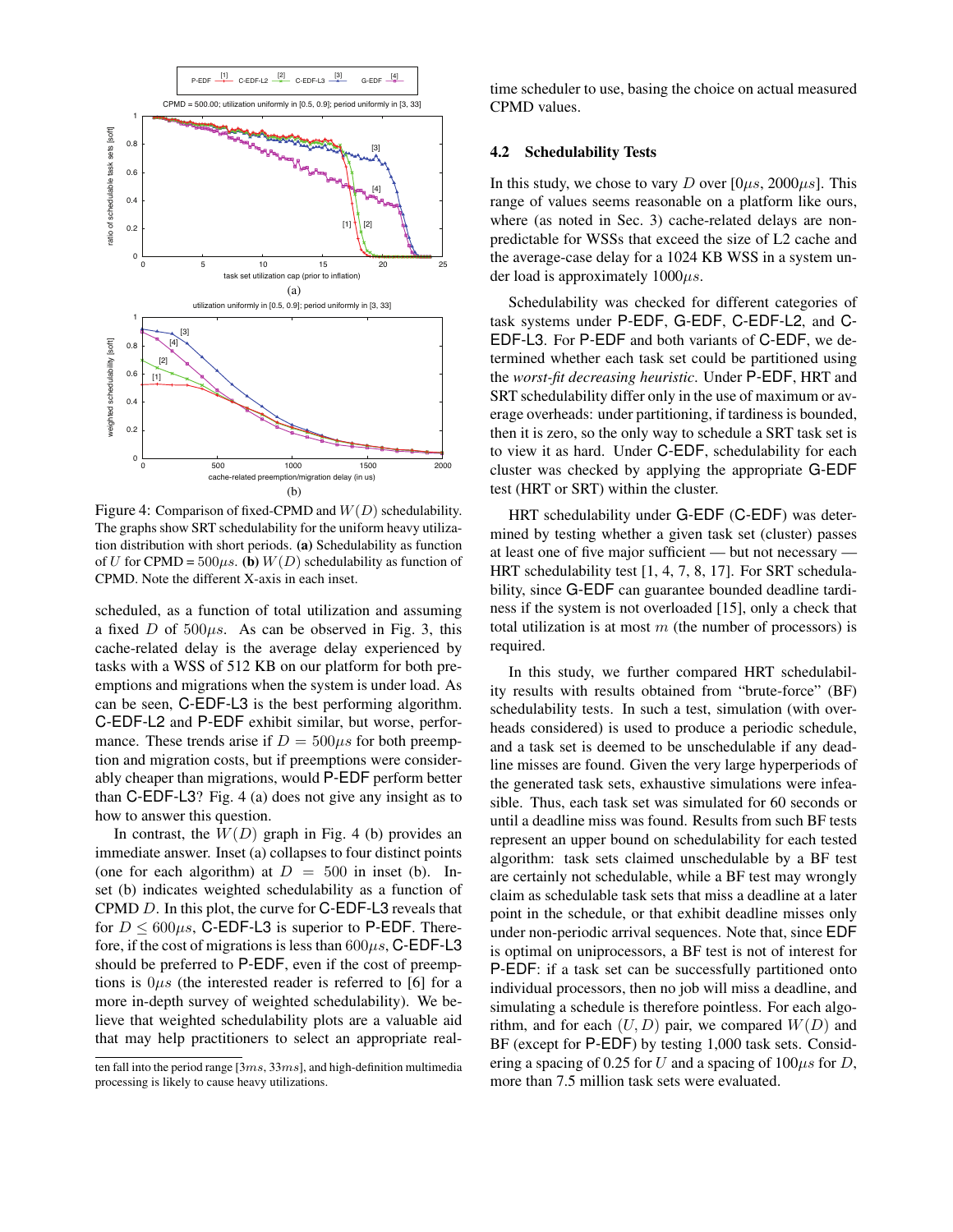

Figure 5: HRT weighted schedulability for moderate periods as a function of cache-related preemption/migration cost for various utilization distributions. (a) Uniform light. (c) Uniform medium. (e) Uniform heavy. (b) Bimodal light. (d) Bimodal medium. (f) Bimodal heavy. Recall that CPMD is the extra delay a job incurs due to a loss of cache affinity when resuming execution after a preemption or a migration. Note that these graphs allow meaningful comparisons between different  $x$ -coordinates —  $e.g.,$  a particular workload may incur only 200 $\mu$ s CPMD under C-EDF and 400 $\mu$ s under G-EDF (see Sec. 4.1 for an in-depth explanation of weighted schedulability).

#### 4.3 Results

HRT  $W(D)$  results for the moderate period distributions are shown in Fig. 5. The first column of the figure (insets (a,c,e)) gives results for the three uniform distributions (light, medium, heavy) and the second column (insets (b,d,f)) gives results for the three bimodal distributions. The plots indicate both  $W(D)$  and BF test results for D ranging over  $[0, 2000\mu s]$ . Weighted schedulability results for the SRT case are shown in Fig. 6, which is organized similarly to Fig. 5. Due to space constraints, other graphs (over 700 of them) are not shown here but can be found in the extended version of the paper [5].

Observation 1. G-EDF *is never preferable for HRT on our platform.* In fact, Fig. 5 shows that the  $W(D)$  curve for  $P$ -EDF dominates the BF curves of all the other algorithms in most graphs, independently of preemption/migration costs. The BF test is *optimistic* and represents an upper bound on the schedulability of G-EDF and C-EDF. Therefore, even if a perfect G-EDF feasibility test (*i.e.*, a test that never wrongly claims a schedulable task set as unschedulable) were employed, G-EDF would still not be preferable to P-EDF in most cases, even when assuming unrealistically low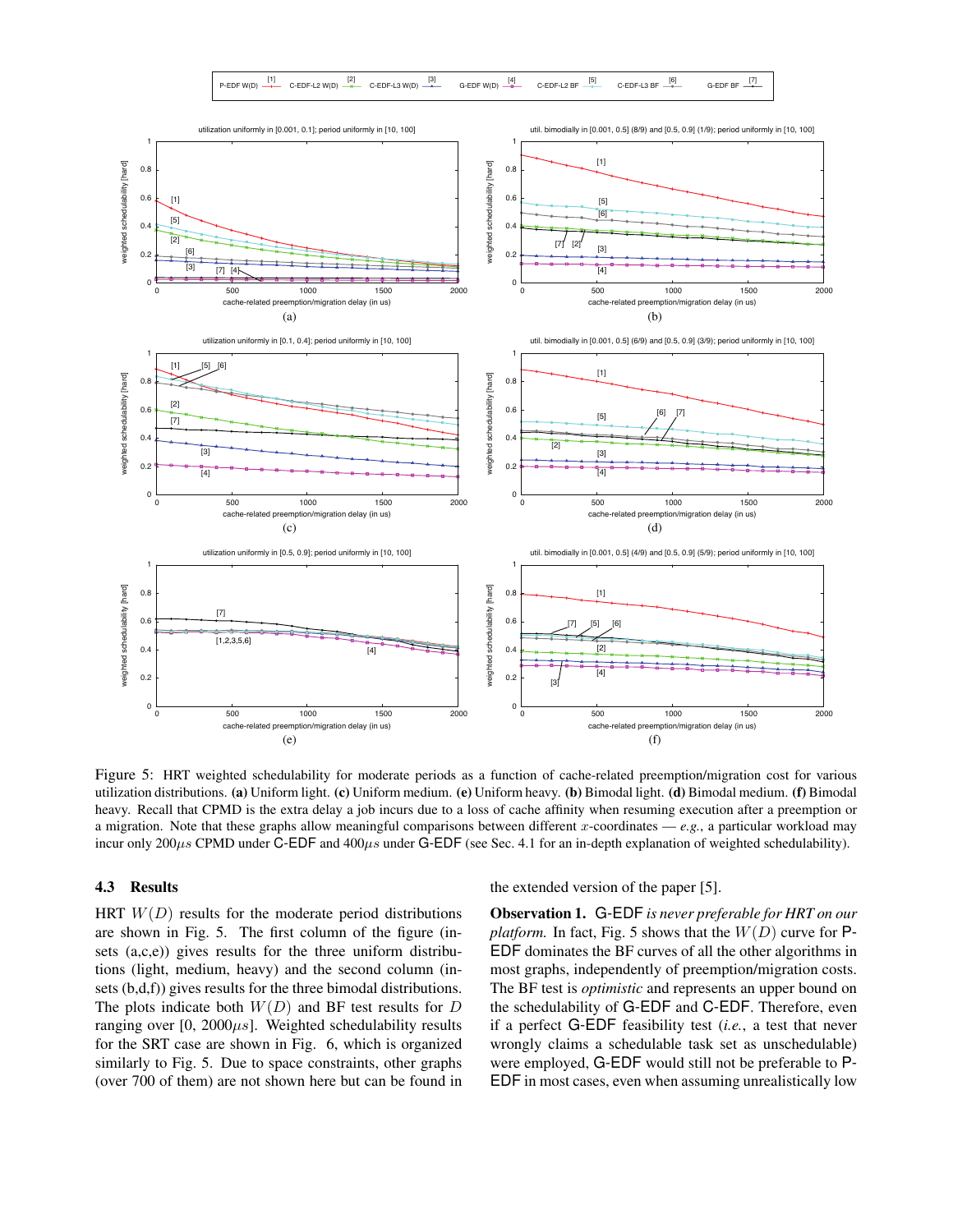



Figure 6: SRT weighted schedulability for moderate periods as a function of cache-related preemption/migration cost for various utilization distributions. (a) Uniform light. (c) Uniform medium. (e) Uniform heavy. (b) Bimodal light. (d) Bimodal medium. (f) Bimodal heavy. Recall that CPMD is the extra delay a job incurs due to a loss of cache affinity when resuming execution after a preemption or a migration. As noted in Fig. 5, these graphs allow meaningful comparisons between different  $x$ -coordinates.

CPMD for G-EDF. In other words, *existing* P-EDF analysis is superior to any *yet-to-be developed* G-EDF analysis in most of the considered scenarios. This strongly calls into question the viability of G-EDF as a HRT scheduler.

Observation 2. *Pessimistic HRT schedulability analysis strongly impacts C-EDF.* Fig. 5 shows that both C-EDF-L2 and C-EDF-L3 are never preferable to P-EDF when using existing analysis  $(W(D))$  curves). Furthermore, even when assuming perfect analysis, C-EDF-L2 and C-EDF-L3 remain inferior to P-EDF in most cases. In fact, the C-EDF upper bound indicated by the BF curves is inferior to P-EDF in all but inset (c) of Fig. 5.

Observation 3. *Among non-partitioned approaches, C-EDF-L2 is superior in the HRT case.* The W(D) and BF test results (Fig. 5, all insets) indicate that C-EDF-L2 performs consistently better than C-EDF-L3 and G-EDF (or, at most, comparably, inset (e)). This confirms the idea that "more global" EDF schedulers are inferior in the HRT case.

This observation, together with Obs. 1 and Obs. 2 above, suggests that future improvements in G-EDF analysis (which is used to evaluate intra-cluster C-EDF schedulability) should focus on *enhancing schedulability bounds for small-to-medium clusters*. Nonetheless, our results indicate that even major improvements in G-EDF analysis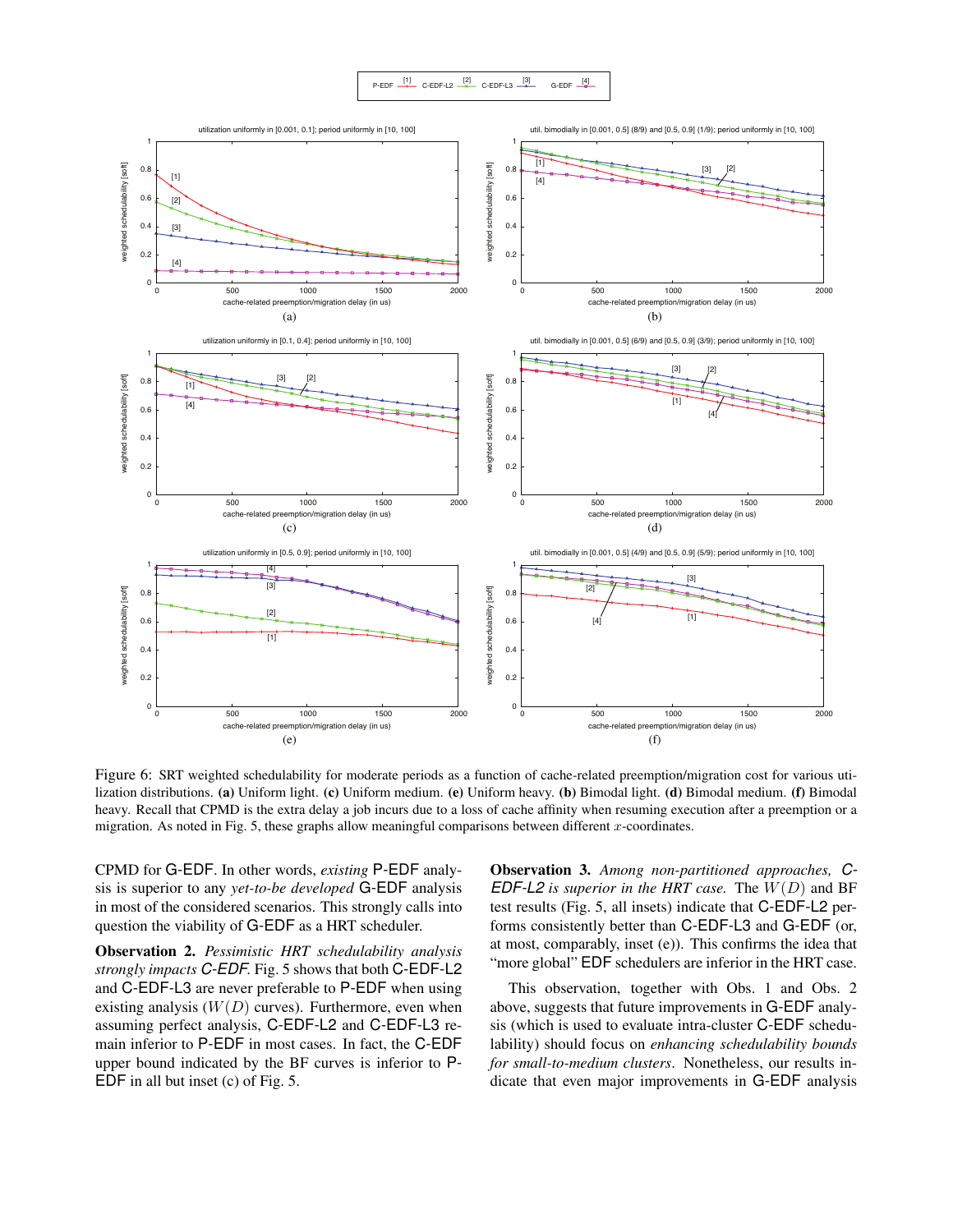could only lead to modest gains in HRT schedulability. In fact, as noted in Obs. 2, even perfect G-EDF analysis would make C-EDF-L2 preferable to P-EDF only in a small subset of the considered scenarios (Fig. 5 (c)).

Observation 4. *Conservative HRT schedulability analysis heavily underestimates the performance of global schedulers in high-variance utilization distribution scenarios.* In the HRT case, the gap between  $W(D)$  and BF is small for uniform light and heavy utilizations (Fig.  $5(a,e)$ ). In contrast, in the uniform medium and in all bimodal cases, the  $W(D)$  results are significantly inferior to the BF results (Fig. 5, insets  $(b, c, d, f)$ ). In such cases (which are perhaps more representative of real-world workloads), task utilizations may vary greatly. Existing G-EDF analysis is unable to fully characterize such variations and therefore the  $W(D)$  results for G-EDF and C-EDF are noticeably lower than the BF results. Instead, when utilization is uniformly light, all task sets are comprised of many small tasks, which are significantly affected by overheads. In this context, all algorithms perform poorly, and conservative schedulability bounds are quite close (Fig.  $5(a)$ ). In the uniform heavy utilization case, overheads have a minor impact on the few large tasks that compose each task set. Nonetheless, given their utilizations, such task sets are difficult to schedule and  $W(D)$  correctly approximates BF (Fig. 5(e)).

Observation 5. *Bin-packing limitations are mostly negligible for clusters of size six.* If the system is not overutilized, G-EDF is optimal for SRT (*i.e.*, G-EDF guarantees bounded tardiness for any task set with total utilization at most  $m$ ); therefore, if a task set can be partitioned under  $C$ -EDF, then it is schedulable for SRT. Since the schedulability test for SRT is not pessimistic, Fig. 6 (which reports SRT  $W(D)$  results) reveals a tradeoff between bin-packing and overheads. When bin-packing limitations are not an issue (because all task utilizations are small — Fig.  $6(a)$ ), lower overheads favor P-EDF and C-EDF-L2 over C-EDF-L3 and G-EDF. Instead, bin-packing limitations clearly affect P-EDF when task utilizations are heavy: Fig. 6(e,f) shows that a small increase in cluster size (from one core — P-EDF— to two cores — C-EDF-L2) is sufficient to boost performance. In particular, Fig. 6 shows that bin-packing is not a limitation for C-EDF-L3:  $W(D)$  curves for C-EDF-L3 are as high as G-EDF curves in all insets. Since bin-packing problems become easier with larger and fewer bins, *clusters of size six (or larger) are sufficient to avoid bin-packing limitations in the majority of the tested scenarios*. Previous studies based on an architecture simulator [13] have shown that a cluster size of four may be sufficient to avoid bin-packing issues, but, due to the topology of our platform, such cluster size is not desirable. Given such results, we believe that future work on improving SRT tardiness bounds should focus on platforms with at most four to eight cores.

Observation 6. *The C-EDF approaches are superior to the other algorithms in the SRT case.* In the majority of the tested scenarios (Fig. 6), C-EDF-L3 and C-EDF-L2 usually performed better than G-EDF and P-EDF even under moderate-to-high migration costs and low preemption costs. For example, in Fig. 6(b), the C-EDF-L3 and C-EDF-L2 curves are as high as the P-EDF curve even assuming  $200\mu s$  for migrations and  $0\mu s$  for preemptions! C-EDF-L3 generally exhibits slightly higher schedulability than C-EDF-L2, while both C-EDF approaches have lower overheads than G-EDF.

Most of the points made above have not been noted in prior studies; those that have strengthen earlier findings [11] by eliminating a specific WSS bias.

# 5 Conclusion

In this paper, we presented an empirical comparison of G-EDF, P-EDF, and C-EDF (with two cluster sizes) multiprocessor real-time scheduling algorithms on a large 24 core Intel platform. Scheduling algorithms were compared on the basis of real-time *schedulability*, assuming measured runtime overheads and cache-related delays. In contrast with previous studies, schedulability test results were compared to results from simulation-based "brute force" tests to assess the pessimism of the currently-available tests. A new aggregate performance metric (*weighted schedulability*) was used to easily compare schedulability results for a wide range of cache-related delays and to clearly expose the range of CPMDs in which a particular scheduler is competitive. To the best of our knowledge, this study is the first to present a comparison of C-EDF real-time schedulability for multiple cluster sizes assuming real hardware overheads.

Our results indicate that G-EDF is never preferable for HRT. In most of the considered scenarios, *existing P-EDF analysis was superior not only to existing G-EDF analysis, but also to optimistic upper bounds for any yet-to-bedeveloped G-EDF analysis*. Furthermore, if the cost of migrations is non-negligible, then the high schedulability gap between P-EDF and the other tested algorithms calls into question the benefits of migrations for EDF scheduling algorithms in the HRT case on large multicore platforms. In the HRT case, C-EDF-L2 performed best among the nonpartitioned algorithms, although the pessimism of G-EDF analysis (particularly for workloads with high-variance utilization distribution) strongly impacted C-EDF. Our results also show that, practically speaking, *bin-packing limitations are negligible for clusters of size six*. Therefore, our findings suggest that *future HRT global scheduling research should focus on small/medium-sized platforms*. In the SRT case, the C-EDF approaches (C-EDF-L3 in particular) were superior to all other evaluated algorithms. Thus, future work on tardiness bounds under G-EDF should focus on low processor counts (four to eight), as they are encoun